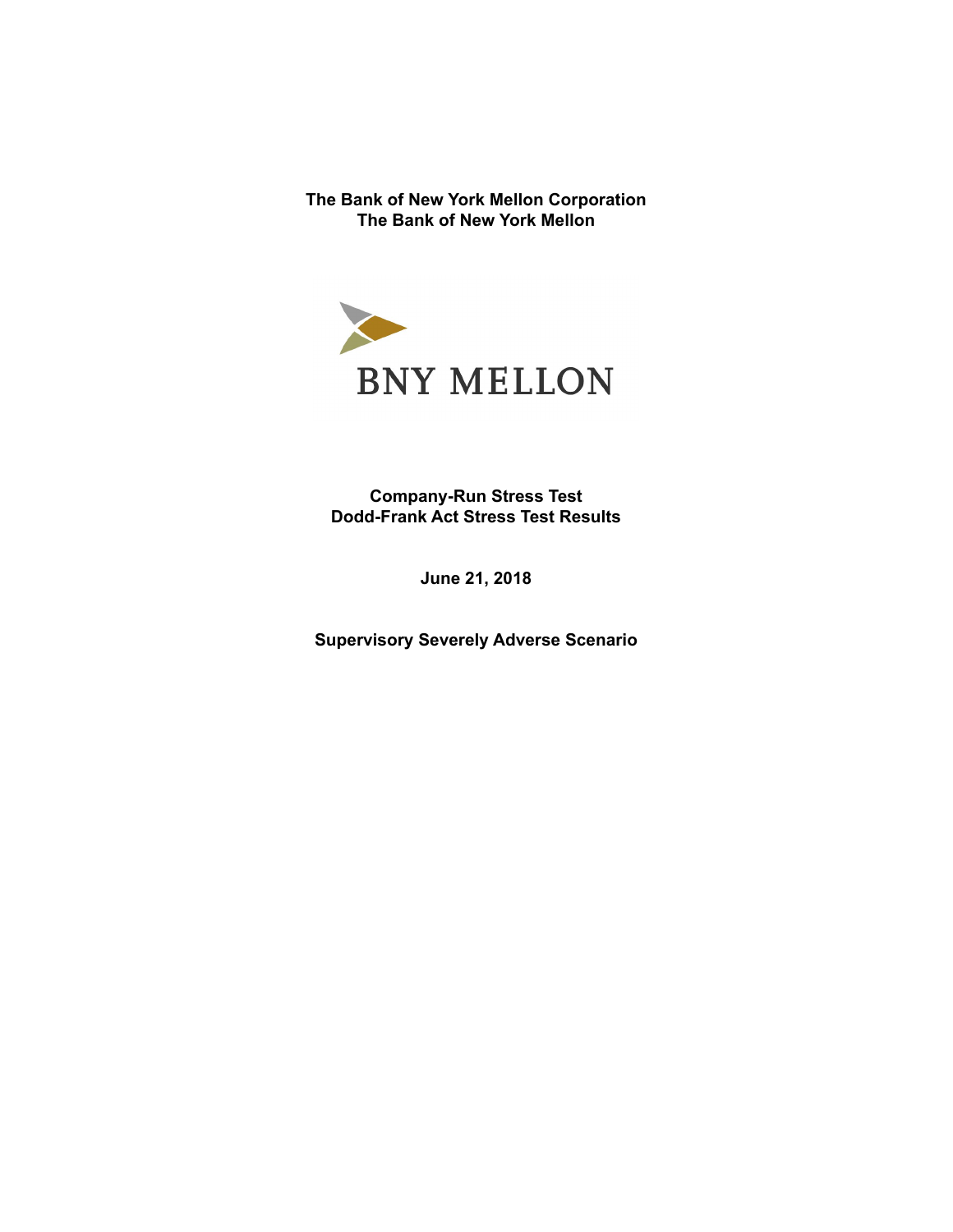### *Introduction*

Throughout this document The Bank of New York Mellon Corporation on a consolidated basis is referred to as "BNY Mellon," the "Firm," "we," "our" and "us." BNY Mellon is a global company that manages and services assets for financial institutions, corporations and individual investors in 35 countries.

BNY Mellon has two business segments, Investment Services and Investment Management, which offer a comprehensive set of capabilities and deep expertise across the investment lifecycle, enabling the Firm to provide solutions to buy-side and sell-side market participants, as well as leading institutional and wealth management clients globally. The Other segment includes any remaining operations.

BNY Mellon Investment Services provides business services and technology solutions to entities including financial institutions, corporations, foundations and endowments, public funds and government agencies. Our lines of business include: Asset Servicing, Pershing, Issuer Services, Treasury Services and Clearance and Collateral Management.

Our Investment Management business consists of two lines of business, Asset Management and Wealth Management. The Asset Management business offers diversified investment management strategies and distribution of investment products. The Wealth Management business provides investment management, custody, wealth and estate planning and private banking services.

BNY Mellon is not focused on lending as a primary business and does not have a dedicated retail bank.

Additional financial and other information about BNY Mellon and its principal business activities can be found in its 2017 Annual Report on Form 10-K and subsequent Quarterly Reports on Form 10-Q and other filings, referred to as SEC filings, with the Securities and Exchange Commission, which we make available on the Investor Relations section of our corporate website at [https://www.bnymellon.com.](https://www.bnymellon.com)

The projections contained herein are based on the Supervisory Severely Adverse Scenario provided by the Board of Governors of the Federal Reserve System (the "Federal Reserve") for the 2018 annual Dodd-Frank Act Stress Testing ("DFAST") exercises. The Supervisory Severely Adverse Scenario is designed to be generally representative of a severe economic downturn scenario that can be described in many respects as similar to the recession beginning in 2008. The specific variables included in the Supervisory Severely Adverse Scenario such as economic activity, unemployment, exchange rates, prices, incomes, and interest rates are detailed in the document published by the Federal Reserve on February 1, 2018 titled "2018 Supervisory Scenarios for Annual Stress Tests Required under the Dodd-Frank Act Stress Testing Rules and the Capital Plan Rule." The Firm's DFAST stress test relies on various models to forecast performance under stressed conditions. These models cover loss estimates, revenue projections, scenario infrastructure, and risk-weighted asset calculations. The projections contained within this disclosure represent hypothetical estimates that involve an economic outcome that is more adverse than expected, and accordingly these estimates are not forecasts of expected losses, pre-provision net revenue ("PPNR"), net income before taxes, or capital ratios.

BNY Mellon and The Bank of New York Mellon (the "Institutional Bank") are required to conduct companywide stress tests pursuant to 12 C.F.R. part 252 (the "Regulation"). A summary of those results is also required to be published under the Regulation. Accordingly, we have developed the following disclosure, which contains the information required by the Regulation to be disclosed publicly and has been prepared in accordance with the Regulation. Any differences between the presentation of information concerning BNY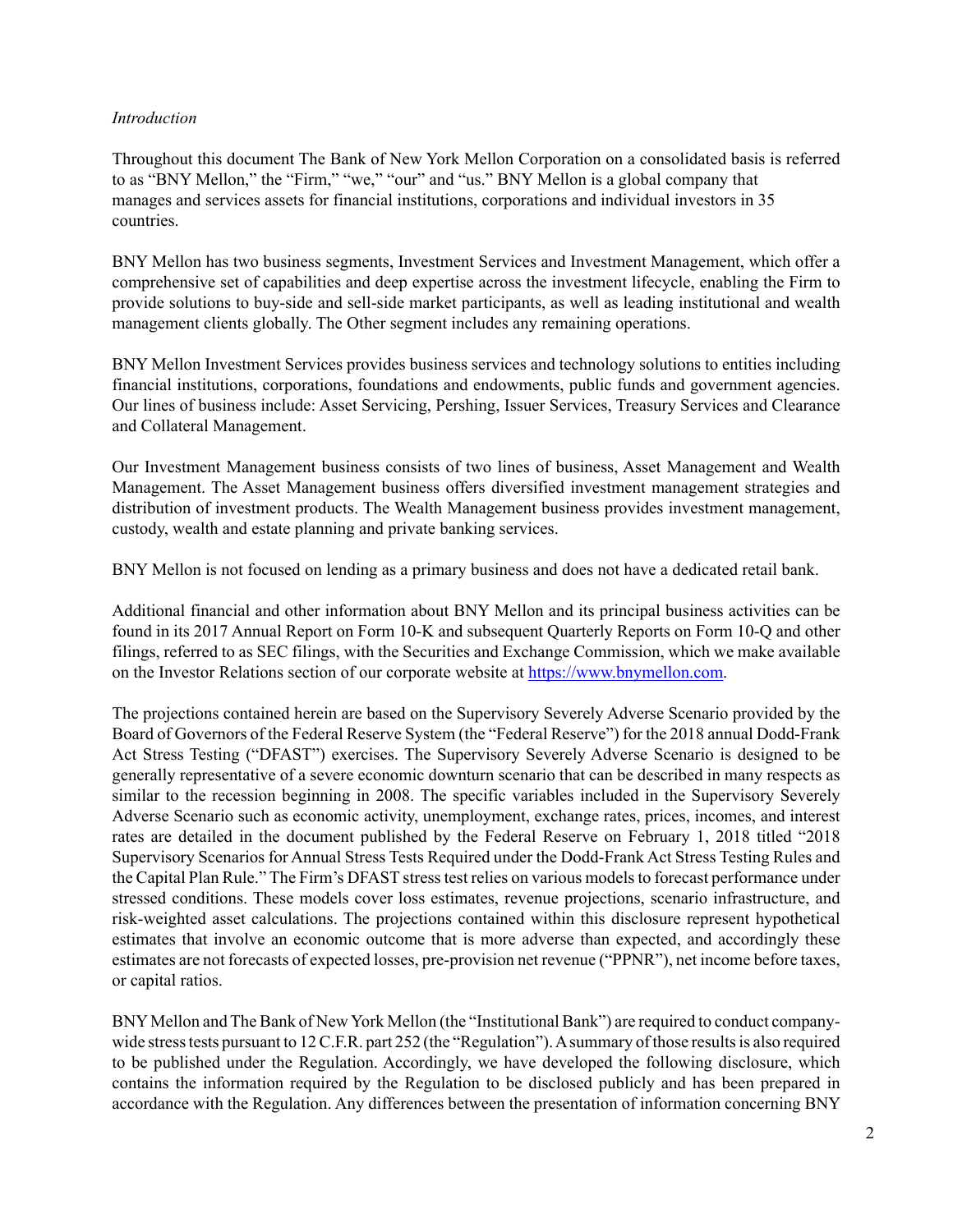Mellon or the Institutional Bank in this disclosure and how we present such information for other purposes are solely due to our efforts to comply with the Regulation. The information presented in this disclosure does not, in any way, reflect changes to our organizational structure, business plans or practices, or strategy.

The Regulation requires us, among other things, to make certain assumptions regarding capital actions ("Dodd-Frank Capital Actions") when computing pro forma capital ratios across the nine-quarter planning horizon. These Dodd-Frank Capital Actions include:

- For the first quarter of 2018, actual capital actions;
- For the second through ninth quarters of the planning horizon, the following capital actions:
	- 1. Common stock dividends equal to the quarterly average dollar amount of common stock dividends that BNY Mellon paid in the previous four quarters plus common stock dividends attributable to issuances related to expensed employee compensation, or in connection with a planned merger or acquisition to the extent that the merger or acquisition is reflected in our pro forma balance sheet estimates;
	- 2. Payments on any other instrument that is eligible for inclusion in the numerator of a regulatory capital ratio equal to the stated dividend, interest, or principal due on that instrument during the quarter;
	- 3. No redemption or repurchase of any capital instrument that is eligible for inclusion in the numerator of a regulatory capital ratio; and
	- 4. No new issuances of capital instruments over the second through ninth quarters of the planning horizon, except for issuances related to expensed employee compensation or in connection with a planned merger or acquisition to the extent that the merger or acquisition is reflected in our pro forma balance sheet estimates.

In practice, if a severely adverse economic scenario were to in fact occur, it is highly likely that we would respond with certain capital conservation actions consistent with internal policy, and could change planned distributions. The stress test results summarized in this report should not be interpreted as expected or likely outcomes, but rather as a possible result under hypothetical, highly adverse economic conditions.

A description of the types of risks included in the stress test, a general description of methodologies applied, and a summary of our company-run stress test results under the Supervisory Severely Adverse Scenario follows.

### *Description of types of risk included in the stress test*

When conducting the company-run stress test under the Supervisory Severely Adverse Scenario, which, as noted above, incorporates Dodd-Frank Capital Actions, we evaluated and incorporated the principal risks that have been determined to influence us. These risks include operational risk, market risk, credit risk, liquidity risk, and strategic risk.

*Operational Risk.* Operational risk is the risk of loss resulting from inadequate or failed internal processes, human factors and systems, breaches of technology and information systems, or from external events. Operational risk also includes fiduciary risk, reputational risk, and litigation risk.

*Market Risk.* Market risk is the risk of loss due to adverse changes in the financial markets. Our market risks are primarily interest rate, foreign exchange, and equity risk. Market risk particularly impacts our exposures that are fair valued such as the securities portfolio, trading book, and equity investments.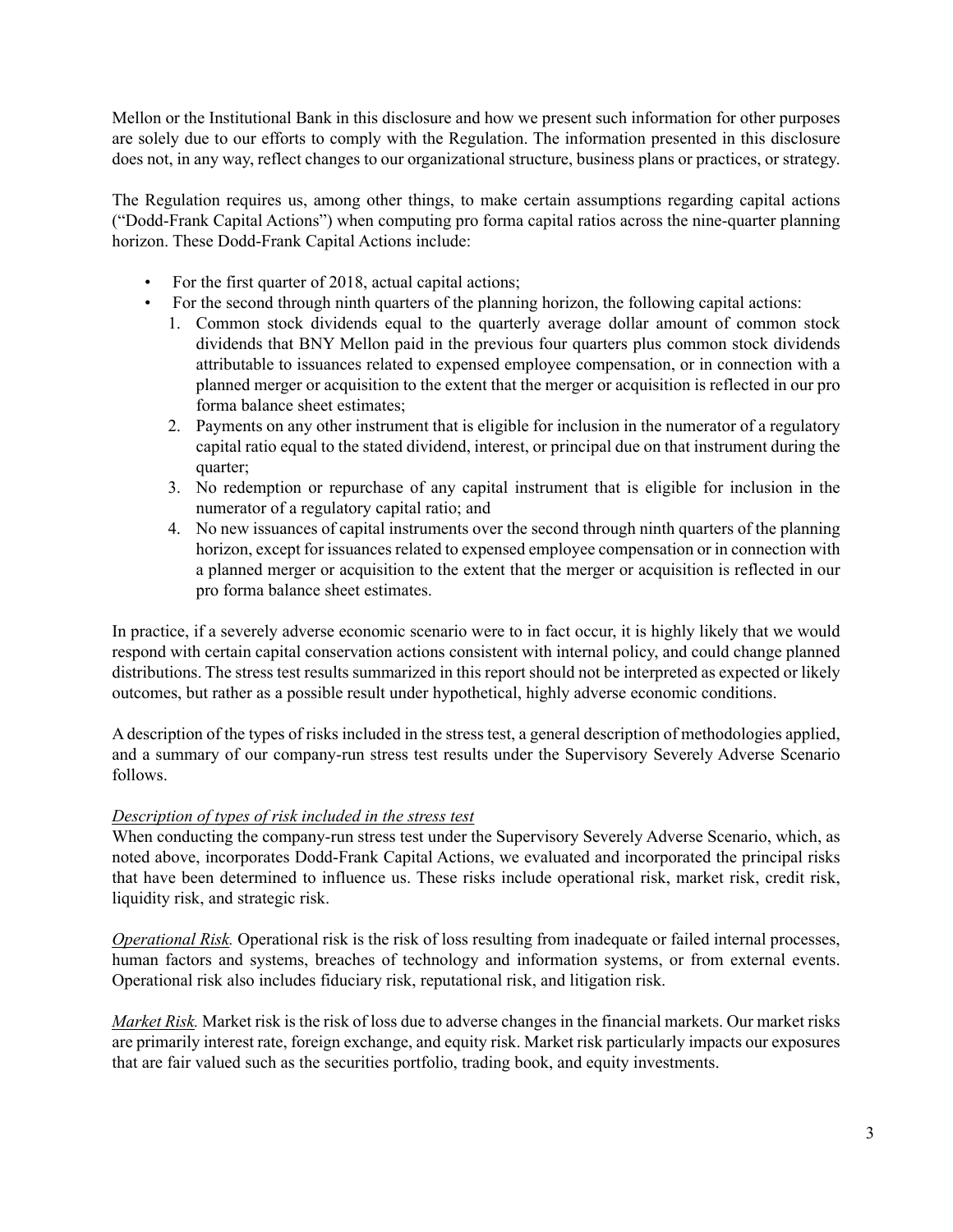*Credit Risk.* Credit risk is the risk of loss if any of our borrowers or other counterparties were to default on their obligations to us. Credit risk is resident in the majority of our assets, but primarily concentrated in the loan and securities books, as well as off-balance sheet exposures such as lending commitments, letters of credit, and securities lending indemnifications.

*Liquidity Risk.* Liquidity risk is the risk that we cannot meet our cash and collateral obligations at a reasonable cost for both expected and unexpected cash flows, without adversely affecting daily operations or financial conditions. Liquidity risk can arise from cash flow mismatches, market constraints from the inability to convert assets to cash, the inability to raise cash in the markets, deposit run-off, or contingent liquidity events.

*Strategic Risk.* Strategic risk is the risk that BNY Mellon does not effectively manage and protect the Firm's market positioning and stability. This includes risks associated with the inability to maintain a strong understanding of clients' needs, provide suitable product offerings that are financially viable and fit within the Firm's operating model and adapt to transformational change in the industry.

The following table presents the primary types of risk typically embedded in on- and off-balance-sheet instruments.

| <b>Balance Sheet Instruments</b>                                                          | <b>Types of Risk</b>      |
|-------------------------------------------------------------------------------------------|---------------------------|
| <b>Assets</b>                                                                             |                           |
| Interest-bearing deposits with banks                                                      | Credit                    |
| Federal funds sold and securities purchased under resale agreements                       | Market, Credit            |
| Securities                                                                                | Market, Credit, Liquidity |
| <b>Trading Assets</b>                                                                     | Market, Credit, Liquidity |
| Loans                                                                                     | Credit, Liquidity         |
| Goodwill                                                                                  | Operational, Market       |
| Intangible Assets                                                                         | Operational, Market       |
| <b>Liabilities</b>                                                                        |                           |
| Deposits                                                                                  | Liquidity                 |
| Federal funds purchased and securities sold under repurchase agreements Market, Liquidity |                           |
| Trading liabilities                                                                       | Market, Liquidity         |
| Payables to customers and broker-dealers                                                  | Liquidity                 |
| <b>Off-balance Sheet Instruments</b>                                                      | <b>Types of Risk</b>      |
| Lending commitments                                                                       | Credit, Liquidity         |
| Standby letters of credit                                                                 | Credit, Liquidity         |
| Commercial letter of credit                                                               | Credit, Liquidity         |
| Securities lending indemnifications                                                       | Market, Credit            |

Table 1: Risks of BNY Mellon's On-and Off-balance Sheet Instruments

### *Overview of Stress Testing*

BNY Mellon's policy is to perform Enterprise-Wide Stress Testing at regular intervals as part of its Internal Capital Adequacy Assessment Process ("ICAAP"). Additionally, the Firm performs an analysis of capital adequacy in a stressed environment in its Enterprise-Wide Stress Test Framework, as required by the enhanced prudential standards issued pursuant to the Dodd-Frank Wall Street Reform and Consumer Protection Act.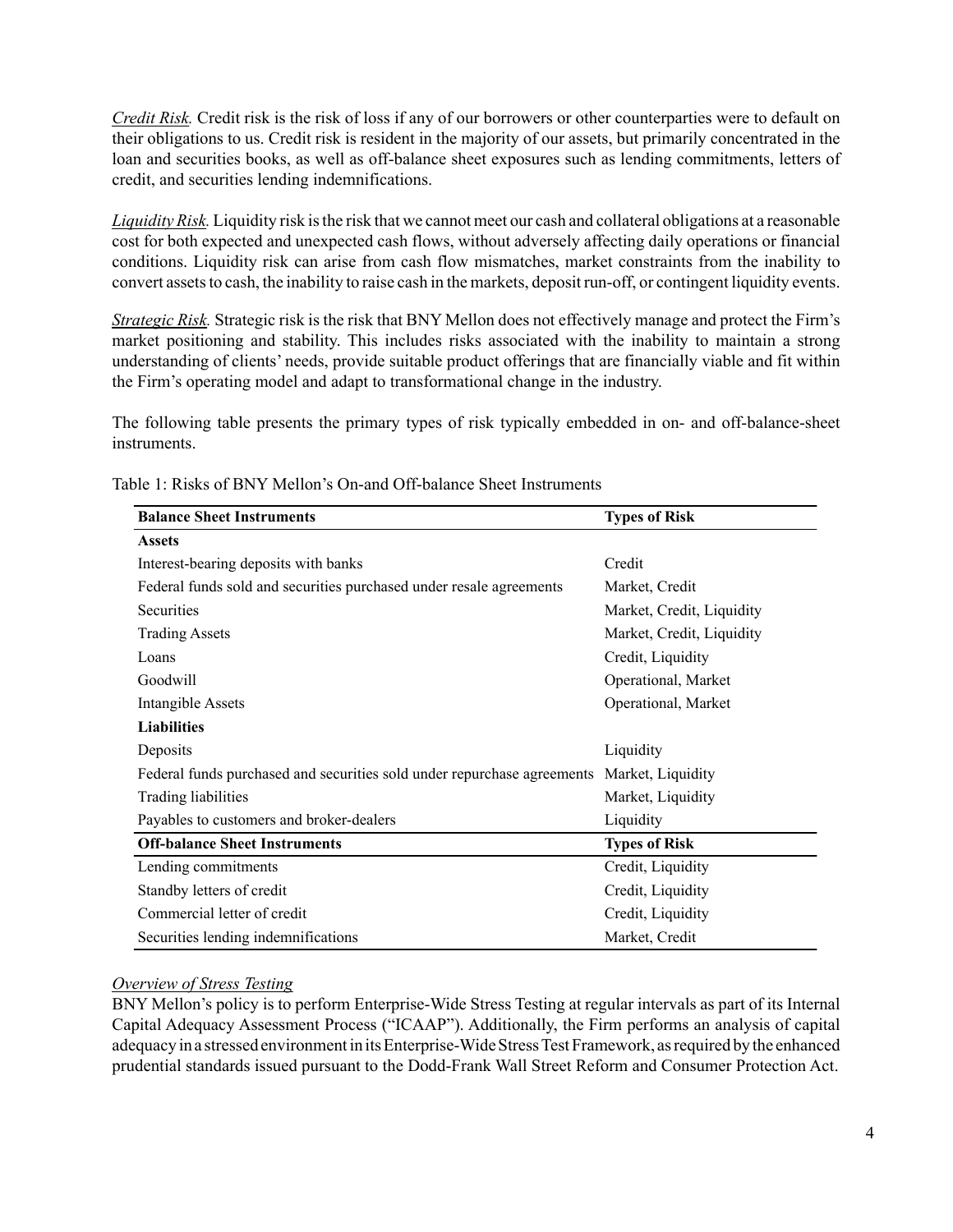Enterprise-Wide Stress Testing evaluates all of the Firm's lines of business, products, geographic areas, and risk types, incorporating the results given a certain stress-test scenario. It is an important component of assessing our capital adequacy, as well as identifying any higher risk business activities. Furthermore, Enterprise-Wide Stress Testing provides our capital planning process with a forward-looking evaluation of our ability to execute planned capital actions in an economic environment that is more adverse than anticipated.

BNY Mellon's and the Institutional Bank's annual company-run stress tests under the Supervisory Severely Adverse Scenario with Dodd-Frank Capital Actions contain wide-ranging impacts across multiple risk areas, including the principal risk types identified above. To incorporate these risks into our annual stress test, we identified and stressed key risk drivers and assumptions to estimate how losses might be incurred and how an event in one risk may impact other areas. The following section discusses our methodology for translating the Supervisory Severely Adverse Scenario's variables into various financial impacts including expected losses, net income, on- or off-balance sheet exposure, liquidity, leverage, and capital positions. Please refer to BNYMellon's Annual Report on Form 10-K for the year ended December 31, 2017 for a broader description of BNY Mellon's capital planning and risk management processes.

## *General Description of Methodologies*

We have forecasted projected losses, Pre-Provision Net Revenue ("PPNR"), and other items affecting capital using a series of models and estimation techniques that tran slate the economic and financial variables in the Supervisory Severely Adverse Scenario to losses and reven ues.

Occasionally it is necessary to supplement modeled projections with expert judgment where historical data may be inadequate to project loss and revenue estimates or historical relationships may not hold up under forward-looking hypothetical scenarios. In these cases, which are referred to as qualitative frameworks, we ensure consistency of projections with the conditions of the stress test through a cross-functional governance structure and control environment that incorporates multiple levels of review, challenge, and approval.

*Loan Losses*. We have developed a series of models and qualitative frameworks to estimate losses on various types of loans. Loss projection methods are product-specific and link economic variables to credit performance based on historical and expected relationships. The table below identifies major loan types and key assumptions used to derive loss estimates.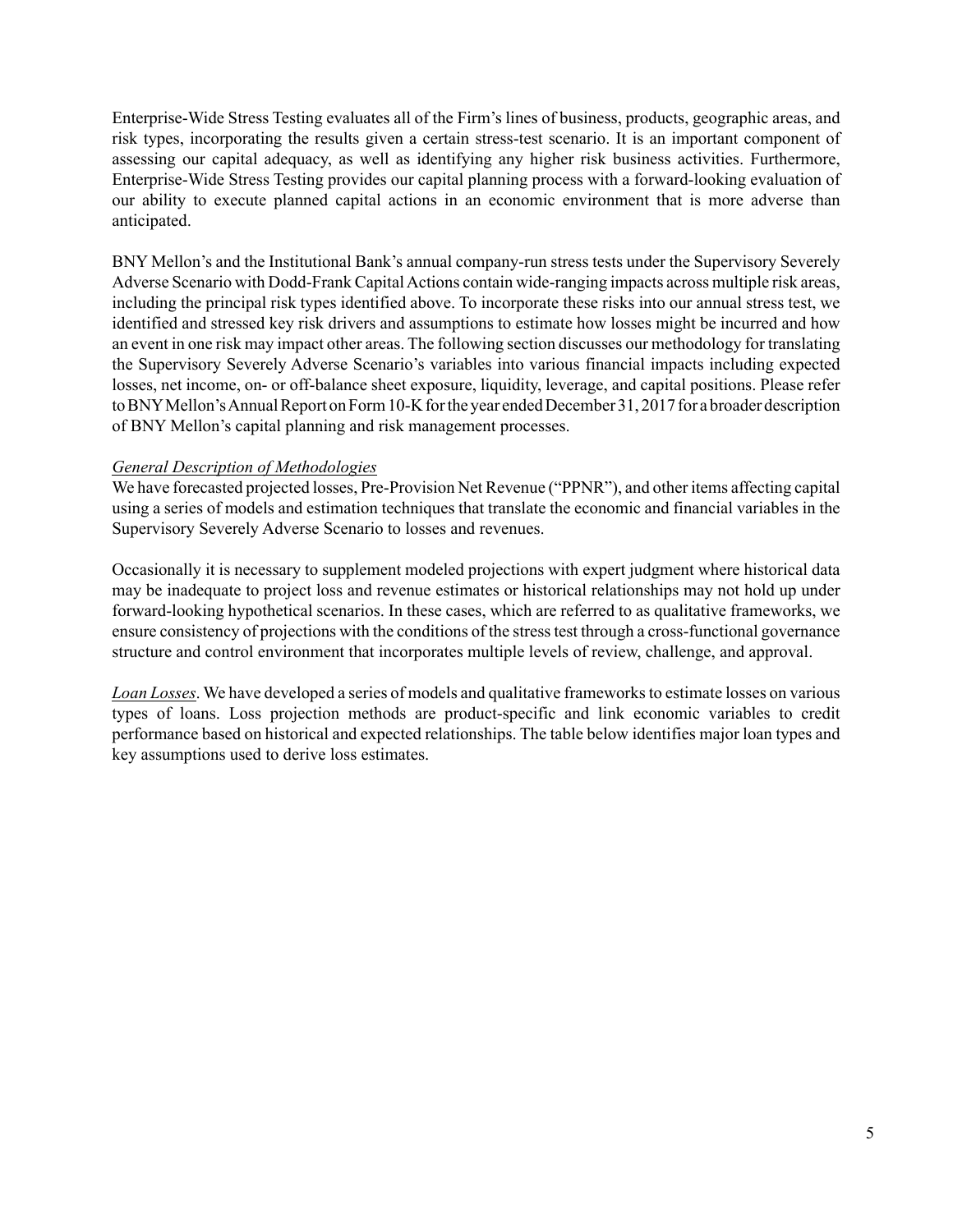|  | Table 2: Credit Portfolio Loss Methodologies and Assumptions |  |  |  |
|--|--------------------------------------------------------------|--|--|--|
|--|--------------------------------------------------------------|--|--|--|

| <b>Loan Type</b>                                | <b>Description of Methodology</b><br><b>Key Assumptions</b>                                                                                                                                                                                                                                                                                                                                                                               |                                                                                                                                                                                              |
|-------------------------------------------------|-------------------------------------------------------------------------------------------------------------------------------------------------------------------------------------------------------------------------------------------------------------------------------------------------------------------------------------------------------------------------------------------------------------------------------------------|----------------------------------------------------------------------------------------------------------------------------------------------------------------------------------------------|
| <b>Domestic Residential Mortgages</b>           | Statistical model estimated using loan-<br>level data on mortgage characteristics and<br>performance supplemented by<br>macroeconomic indicators and housing<br>price data.                                                                                                                                                                                                                                                               | Macroeconomic factors such<br>as:<br>Housing Price Index<br>("HPI")<br>Unemployment rate<br>Mortgage rates                                                                                   |
| <b>Domestic Commercial Real Estate</b><br>Loans | Individually assigning counterparties<br>stressed ratings by adjusting the inputs to<br>BNY Mellon's commercial real estate<br>("CRE") credit rating scorecard, which<br>produces a stressed probability of default<br>("PD") rating for each quarter. For each<br>impaired exposure, a downturn loss given<br>$default$ ("L $GD$ ") percentage is applied to<br>the exposure at default ("EAD") to<br>generate an immediate credit loss. | Macroeconomic factors such<br>as:<br>Unemployment rate<br>$\overline{\phantom{0}}$<br>BBB corporate yield<br>Commercial real estate<br>price index<br>Prime rate<br>$\overline{\phantom{0}}$ |
| Wholesale and Other*                            | Expected loss model relying on stressed<br>transition matrix, PD, LGD, and usage<br>given default ("UGD"). The stressed<br>transition matrix, LGD and UGD were<br>linked to macroeconomic factors through<br>statistical models. For each impaired<br>exposure, a stressed LGD percentage is<br>applied to the EAD to generate an<br>immediate credit loss, where EAD is<br>stressed UGD times exposure.                                  | Macroeconomic factors such<br>as:<br>CBOE Volatility Index<br>$\overline{\phantom{0}}$<br>("VIX")<br>Equity indices<br>GDP growth rate<br>—<br>Treasury yields<br>Unemployment               |

*\*Commercial and industrial, loans to depositories and other financial institutions, loans for purchasing or carrying securities, overdrafts, and leases.* 

*Provision for Loan Losses*. The credit loss allowance is our estimate of incurred losses inherent in our portfolio. We use a quantitative methodology (product of the long run PD, LGD, and EAD) and a qualitative framework in determining the allowance. The qualitative framework employs management judgment when assessing internal risk factors and environmental factors to compute an additional allowance for each component of the loan portfolio. Changes in the allowance balance are reflected through the provision to provide adequate coverage for potential future losses.

*Realized Gains/Losses on Securities*. We use instrument-specific methodologies to forecast other-thantemporary impairment ("OTTI") on the securities investment portfolio. Loss estimates are recognized in accordance with our established accounting policy. The table below identifies major security types and key assumptions used to derive loss estimates.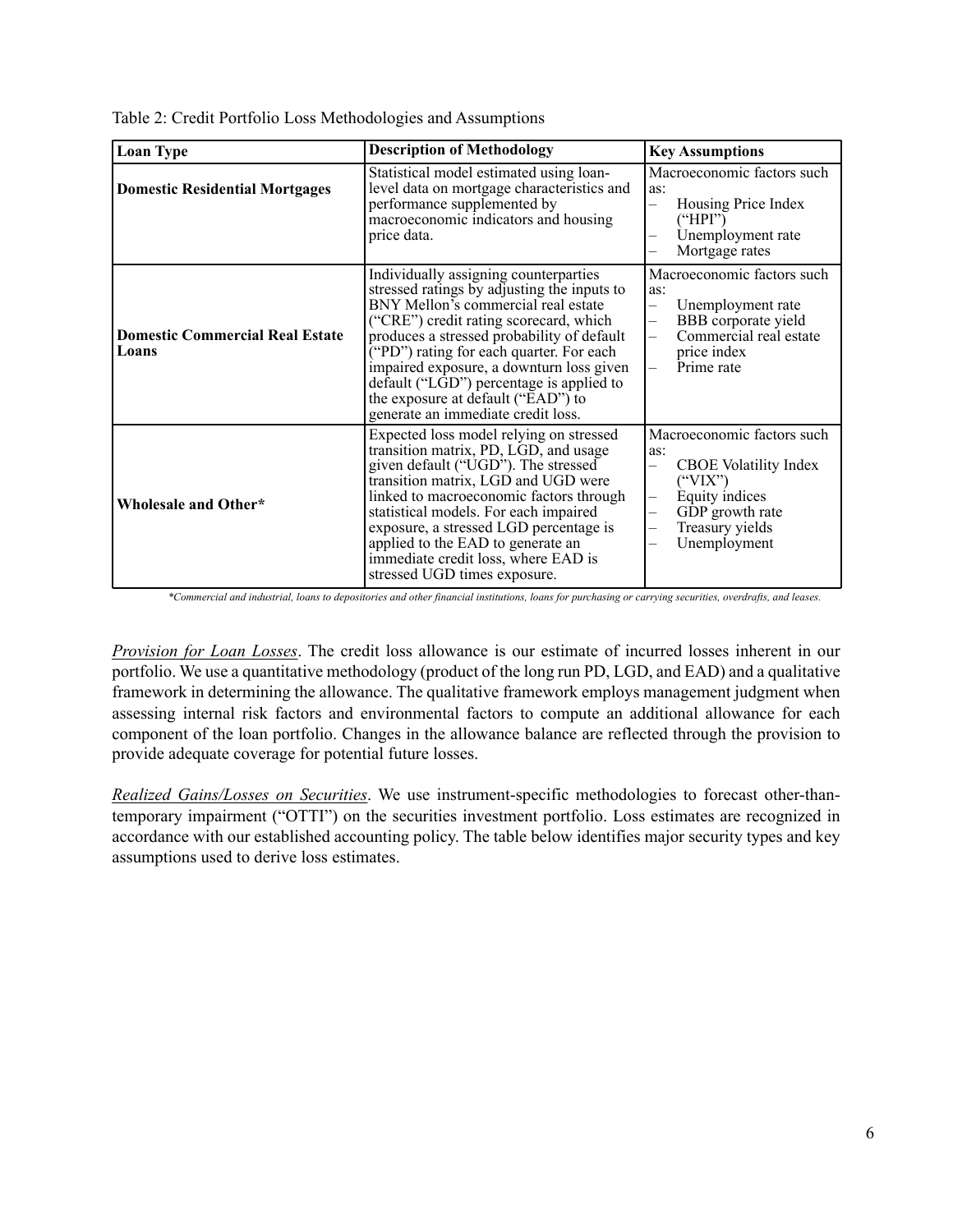| <b>Security Type</b>                                                                   | <b>Description of Methodology</b>                                                                                                                                                                                                                                                                            | <b>Key Assumptions</b>                                                                                                                  |
|----------------------------------------------------------------------------------------|--------------------------------------------------------------------------------------------------------------------------------------------------------------------------------------------------------------------------------------------------------------------------------------------------------------|-----------------------------------------------------------------------------------------------------------------------------------------|
| <b>Domestic Non-Agency</b><br><b>Residential Mortgage-</b><br><b>Backed Securities</b> | Statistical model estimated using loan-level data<br>on mortgage characteristics and performance<br>supplemented by macroeconomic indicators and<br>house price data.<br>Cash flow is discounted using an Internal Rate of                                                                                   | Collateral type and<br>characteristics<br>Macroeconomic factors such<br>as:<br>– HPI                                                    |
| ("RMBS")                                                                               | Return ("IRR") (derived in a vendor baseline<br>scenario) to obtain the Net Present Value ("NPV").<br>OTTI is then computed as the difference between<br>book value and the NPV of the cash flow.                                                                                                            | - Unemployment rate<br>- Mortgage rates                                                                                                 |
|                                                                                        | Combines macroeconomic variables, historical<br>pool performance, and the pool level<br>characteristics to generate monthly performance                                                                                                                                                                      | Collateral type and<br>characteristics                                                                                                  |
| <b>Foreign RMBS</b>                                                                    | measures such as delinquencies, conditional<br>prepayment rate ("CPR"), constant default rate<br>("CDR"), and charge offs. The performance<br>measures are then used in a waterfall tool to<br>determine losses on foreign RMBS tranches.                                                                    | Macroeconomic factors such<br>as:<br>– HPI<br>$-$ Unemployment rate<br>- Consumer Price Index<br>("CPI") inflation rate                 |
|                                                                                        | Cash flow is discounted using an IRR (derived in<br>a vendor baseline scenario) to obtain the NPV.<br>OTTI is then computed as the difference between<br>book value and NPV of the cash flow.                                                                                                                |                                                                                                                                         |
|                                                                                        | Combines macroeconomic variables, CRE market<br>factors and loan-level details to generate the credit<br>risk measures including PD and LGD. PD and<br>LGD are then used to determine losses on CMBS.                                                                                                        | Loan details<br>Property type and<br>characteristics                                                                                    |
| <b>Commercial Mortgage-</b><br><b>Backed Securities</b><br>$(^{\circ}CMBS")$           | Cash flow is discounted using an IRR (derived in<br>a vendor baseline scenario) to obtain the NPV.<br>OTTI is then computed as the difference between<br>book value and NPV of the cash flow.                                                                                                                | Macroeconomic factors such<br>as:<br>– HPI<br>- Unemployment rate<br>- Federal Funds rate<br>- Treasury 10-year yield                   |
| <b>Consumer Asset-Backed</b><br><b>Securities ("ABS")</b>                              | Combines macroeconomic variables, historical<br>pool performance and the pool-level<br>characteristics to generate monthly performance<br>measures such as delinquencies, CPR, CDR and<br>charge offs. The performance measures are then<br>used in a waterfall tool to determine losses on<br>ABS tranches. | Collateral type and<br>characteristics<br>Macroeconomic factors such<br>as:<br>- Unemployment rate<br>- Treasury rates<br>- LIBOR rates |
|                                                                                        | Cash flow is discounted using an IRR (derived in<br>a vendor baseline scenario) to obtain the NPV.<br>OTTI is then computed as the difference between<br>book value and NPV of the cash flow.                                                                                                                |                                                                                                                                         |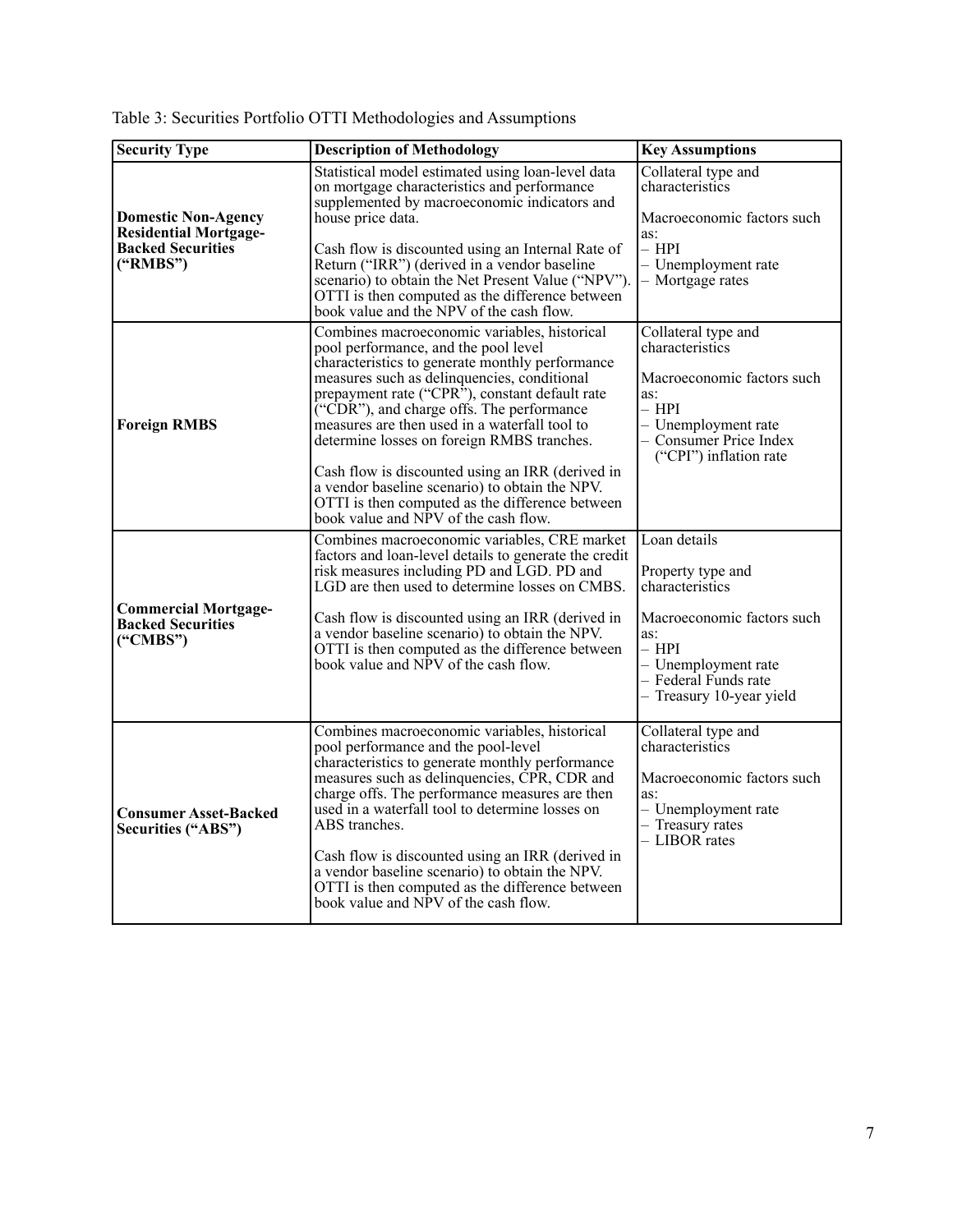| <b>Security Type</b>                                      | <b>Description of Methodology</b>                                                                                                                                                                                                                                                                                                                | <b>Key Assumptions</b>                                                                                                                                                                                                                                                                                                                                                                                                                                                          |
|-----------------------------------------------------------|--------------------------------------------------------------------------------------------------------------------------------------------------------------------------------------------------------------------------------------------------------------------------------------------------------------------------------------------------|---------------------------------------------------------------------------------------------------------------------------------------------------------------------------------------------------------------------------------------------------------------------------------------------------------------------------------------------------------------------------------------------------------------------------------------------------------------------------------|
| <b>Bond Portfolio*</b>                                    | Bond OTTI is projected using the expected loss<br>(PD x LGD) approach. The risk parameters PD<br>and LGD are forecasted using statistical models<br>that are driven by macroeconomic variables.                                                                                                                                                  | <b>Corporate and Covered</b><br><b>Bond - National level</b><br>Macroeconomic factors such<br>as:<br>- VIX, Equity indices<br>- GDP growth rate<br>- Treasury yields<br><b>Sovereign Bond - Country</b><br>level<br>Macroeconomic factors such<br>as:<br>- Unemployment rate<br>$-$ CPI<br>- Debt-to-GDP ratio<br>$-$ GDP<br>- Foreign Exchange Rate<br><b>Municipal Bond - State level</b><br>Macroeconomic factors such<br>as:<br>- GDP Growth Rate<br>- Median family income |
| <b>Collateralized Loan</b><br><b>Obligations ("CLOs")</b> | CLO collateral performance metrics (CDR, CPR,<br>Severity) are forecasted using credit transition and<br>LGD model for each underlying loan.<br>Tranche level cash flows are discounted using<br>tranche coupon/nominal spread to arrive at present<br>value. OTTI is then calculated as the difference<br>between present value and book value. | Underlying collateral metrics<br>including:<br>- Prepayment rate<br>- Default rate<br>- Severity rate                                                                                                                                                                                                                                                                                                                                                                           |

*\*This portfolio consists of corporate bonds, municipal bonds, sovereign bonds, and covered bonds.* 

*Operational Losses*. We use a methodology to estimate operational losses that incorporates both internal and external data. We forecast both litigation and non-litigation operational losses under separate methodologies.

For non-litigation loss estimates, our forecasting methodology centers on workshops organized around the risks in our operational risk taxonomy, led by our Chief Operational Risk Officer ("CORO"). These workshops included participants from our business, business partner, and risk teams. Subject matter experts ("SMEs") considered and discussed the outputs of our operational risk framework elements (*e.g.*, Risk and Control Self-Assessment ("RCSA") data, as well as internal and external event data) and other key information such as risk drivers, including macroeconomic factors, to challenge and supplement our Material Risk Inventory ("MRI"). For idiosyncratic operational loss events, SMEs developed specific storylines and estimates that were considered as part of the development of our stress testing operational loss estimates. Where deemed relevant, statistical models were used as a reference point to develop estimates, supplemented with expert judgment to incorporate anticipated impacts based on risk drivers.

For litigation loss estimates, we use a forward-looking, scenario-based process as a core component of our litigation loss estimation methodology. This methodology is centered around the use of expert judgment and scenario-based determination and leverages subject matter expertise in our Legal department. This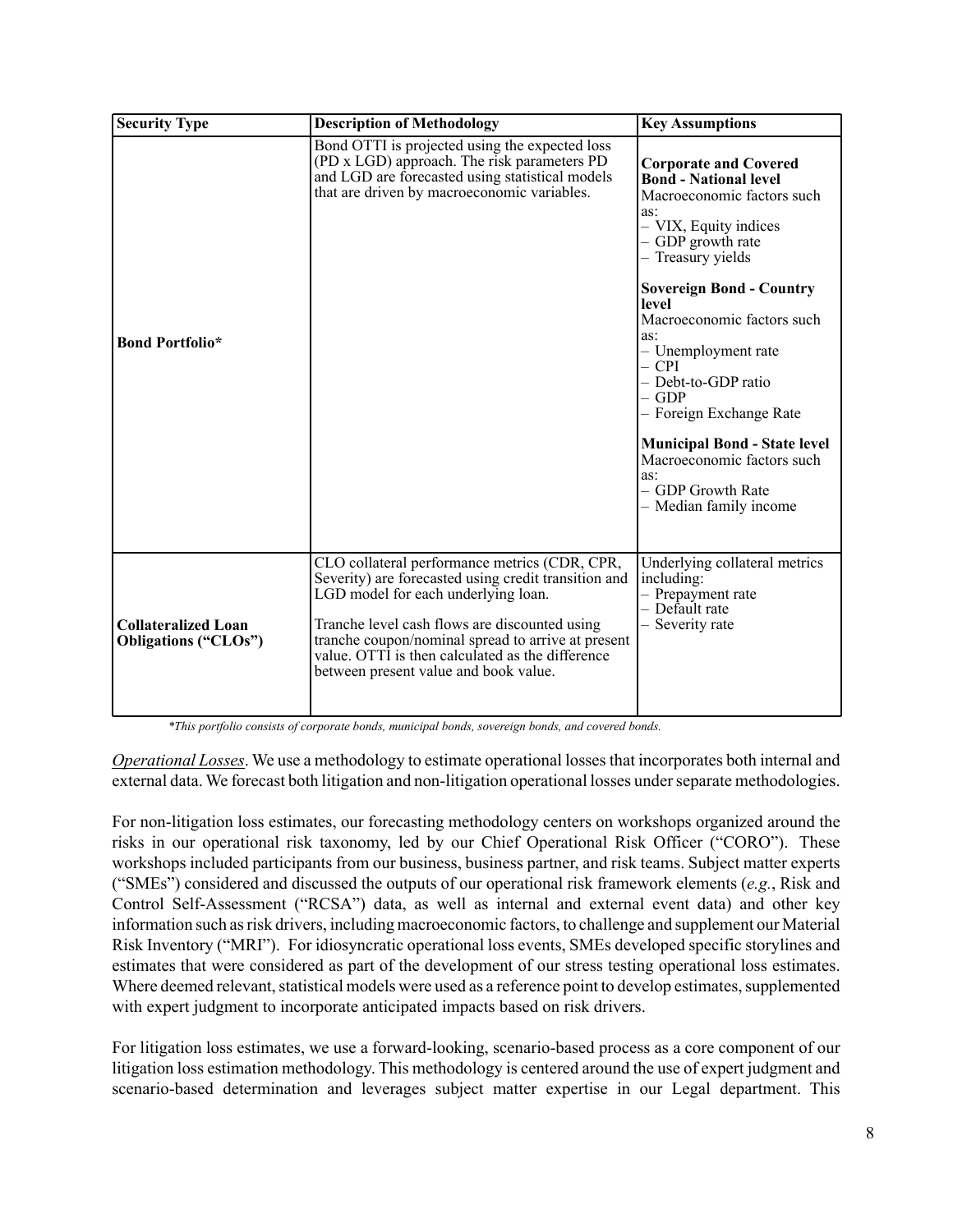methodology generally estimates severe yet reasonably plausible litigation-related costs for key active matters and certain possible claims in stress scenarios.

*Balance Sheet*. We have developed a suite of models using statistical and qualitative estimation methodologies to project each major balance sheet segment. The statistical models are based on logical relationships to economic drivers. For balance sheet segments where developing a model was inappropriate, a rules-based qualitative approach was developed with pre-determined, repeatable, data-driven processes in order to generate projections. An aggregate secondary statistical model exists for a subset of balance sheet segments to aid in review and challenge. In addition, relevant SMEs develop judgment based forecasts for their respective products using the macroeconomic variables derived from their business expertise and experience. These are used to challenge the primary model forecasting framework. A structured internal review of model and qualitative results is discussed by a panel of SMEs, risk managers and management, at review and challenge meetings, to formalize balance sheet composition.

*Pre-Provision Net Revenue*. Consistent with balance sheet development and exposure assumptions used for loss estimation, we use a suite of models to project all key elements of PPNR including net interest income, noninterest income, and noninterest expense.

*[Remainder of page left blank intentionally.]*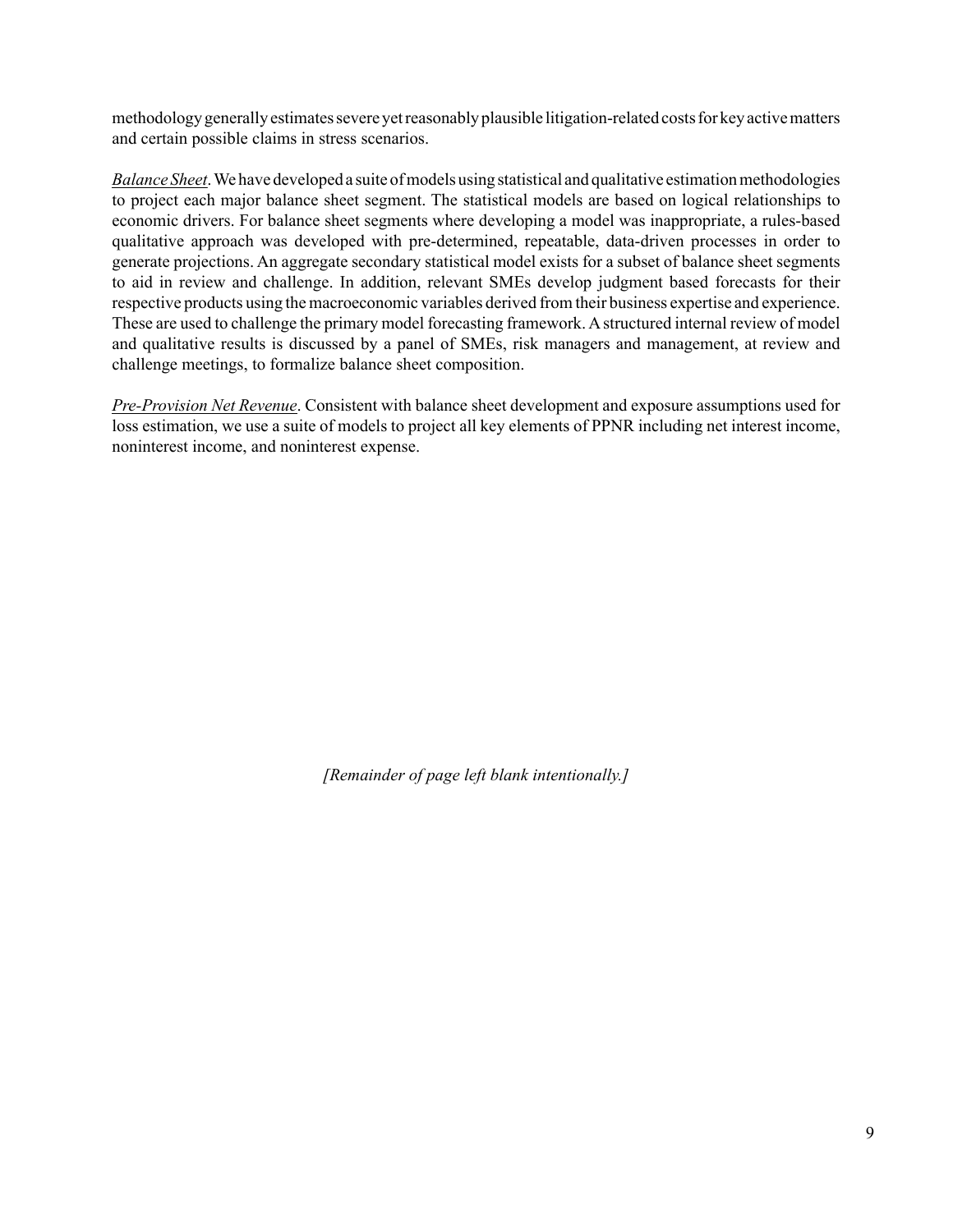Table 4: PPNR Methodologies and Assumptions

| <b>PPNR Component</b>      | <b>Description of Methodology</b>                                                                                                                                                                                                                                                                                                                                                                                                                           | <b>Key Assumptions</b>                                                                                                                                                                                      |
|----------------------------|-------------------------------------------------------------------------------------------------------------------------------------------------------------------------------------------------------------------------------------------------------------------------------------------------------------------------------------------------------------------------------------------------------------------------------------------------------------|-------------------------------------------------------------------------------------------------------------------------------------------------------------------------------------------------------------|
| <b>Net Interest Income</b> | Current and forecasted balance sheet<br>positions and cash flows are modeled by<br>product type and reflect growth, runoff,<br>prepayment, and loss projection<br>assumptions.                                                                                                                                                                                                                                                                              | Future balance sheet growth<br>Runoff and pricing<br>assumptions<br>Interest rates and<br>macroeconomic indicators                                                                                          |
| <b>Noninterest Income</b>  | Total noninterest income projection is<br>composed of a series of distinct projection<br>models, each of which creates a fee<br>revenue projection for some aspect of the<br>business using historical fee revenue and<br>business volume data.<br>Regression models were tied to the<br>business and economic drivers, while<br>certain areas are estimated using other<br>techniques such as management judgment,<br>seasonality and historical averages. | Business dynamic and<br>strategy assumptions<br>Relationship to economic<br>drivers such as:<br>Fixed income and equity<br>asset prices<br>Interest rates<br>Volatility measurements<br>Volume measurements |
| <b>Noninterest Expense</b> | Variable expenses were modeled based<br>primarily on historical expense to<br>noninterest revenue relationships.<br>Expenses deemed to be fixed in nature are<br>projected generally in line with inflation.                                                                                                                                                                                                                                                | Noninterest revenue<br>projections<br>Growth rates                                                                                                                                                          |

*Capital Position*. Our forecasting process employed a set of methodologies to reflect losses and PPNR on pro forma capital levels and ratios. Future balance sheet growth, runoff, and pricing assumptions were developed using the framework and suite of models described under the "Balance Sheet" section above and are reflective of the economic and interest rate environments being analyzed under the Supervisory Severely Adverse Scenario. We forecast risk-weighted assets ("RWA") based on the changes in individual asset components in each quarter of the projection horizon. Credit RWA was projected in a manner consistent with U.S. capital rules and applicable regulatory guidance, which required us to use the U.S. capital rules' Standardized Approach methodology (the "Standardized Approach") to calculate credit RWA. Additionally, the U.S. capital rules' market risk capital rules were used to calculate market risk RWA.

The Firm recognizes that the U.S. capital rules' Advanced Approaches risk-weighting framework (the "Advanced Approaches") has been the Firm's constraining measure. Our Supervisory Severely Adverse Scenario post-stress capital position reflects regulatory capital inclusive of PPNR and stress losses. Additionally, as discussed above, our Supervisory Severely Adverse Scenario post-stress capital utilizes, in the second through ninth quarters of the planning horizon, the Dodd-Frank Capital Actions, which prescribe a series of assumptions regarding capital actions, including with respect to common stock dividends, contracted payments, and a general assumption of no redemptions, repurchases, or issuances of capital instruments. These assumptions do not reflect currently planned capital actions, and might not reflect behavior in an actual severely stressed environment.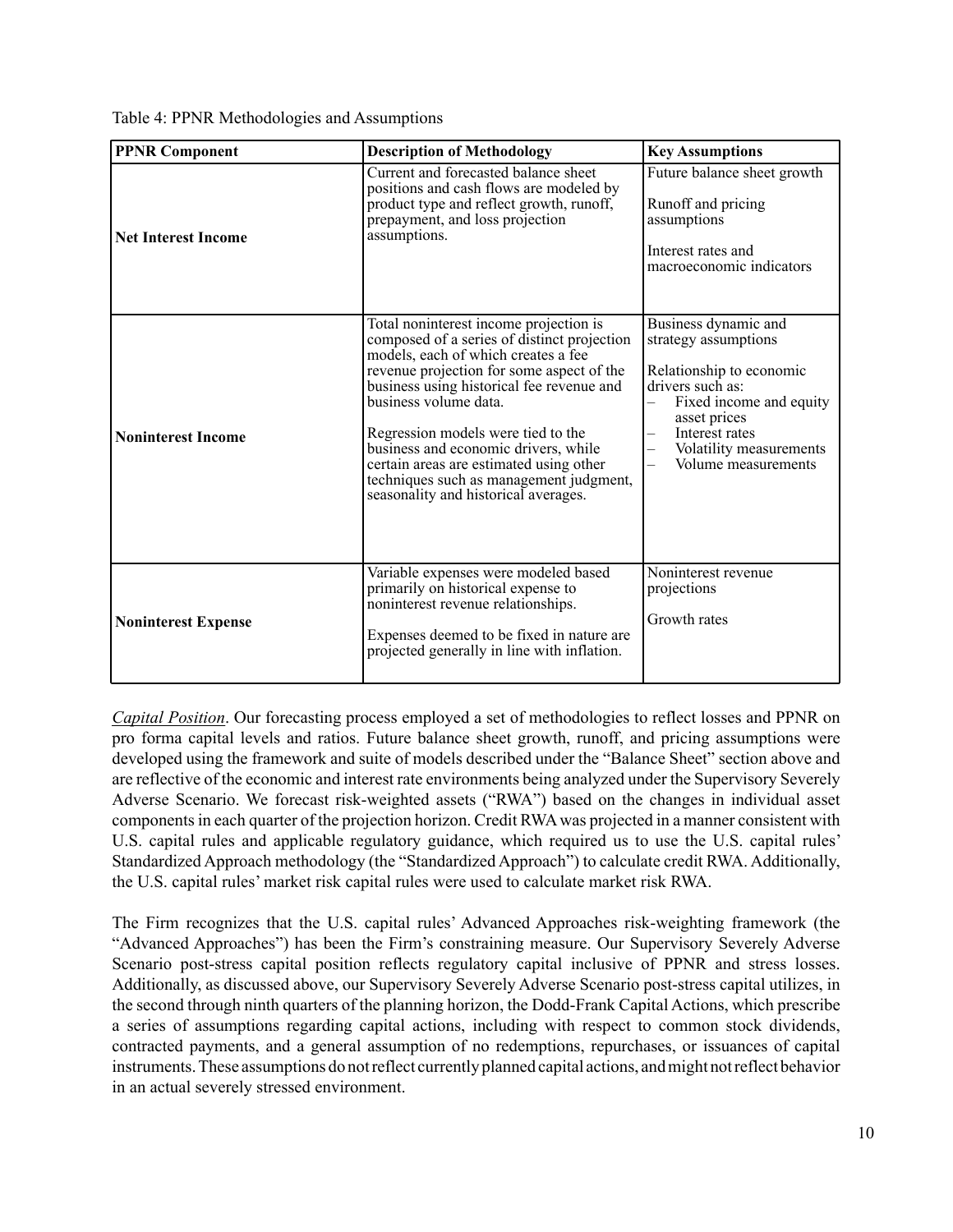*Counterparty Default*. BNY Mellon is one of the eight banking organizations with substantial trading or custodial operations required to incorporate a counterparty default scenario component into the Supervisory Severely Adverse Scenario. Specifically, per guidance, BNY Mellon is required to estimate and report the potential losses and related effects on capital associated with the instantaneous and unexpected default of the Firm's single largest counterparty across derivatives and securities financing activities, including securities lending, and repurchase/reverse repurchase agreement activity. BNY Mellon's single largest counterparty was determined by net stressed losses, which were computed by revaluing exposures and collateral using the set of hypothetical asset price shocks specified in the Federal Reserve's global market shock scenarios.

### *Explanation of the Most Significant Causes for Changes in Regulatory Capital*

As demonstrated by BNY Mellon's DFAST results, we maintain excess regulatory capital in every quarter, for every ratio, over the entire planning horizon throughout the Supervisory Severely Adverse Scenario. This success is driven by a number of factors, including the Firm's strong capital generation and its risk profile. We further recognize that our capital position was enhanced because the DFAST 2018 exercise does not require RWA to be calculated under the Advanced Approaches and the Advanced Approaches has been the Firm's constraining measure in recent quarters.

The most significant cause of declines in BNY Mellon's regulatory capital ratios over the planning horizon under the Supervisory Severely Adverse Scenario is losses related to the default of a major Securities Financing Transactions ("SFT") counterparty in the first projection quarter. Additionally, impairments within the securities portfolio and trading book losses occurring in the first projection quarter also contribute to the decline in BNY Mellon's regulatory capital ratios.

*[Remainder of page left blank intentionally.]*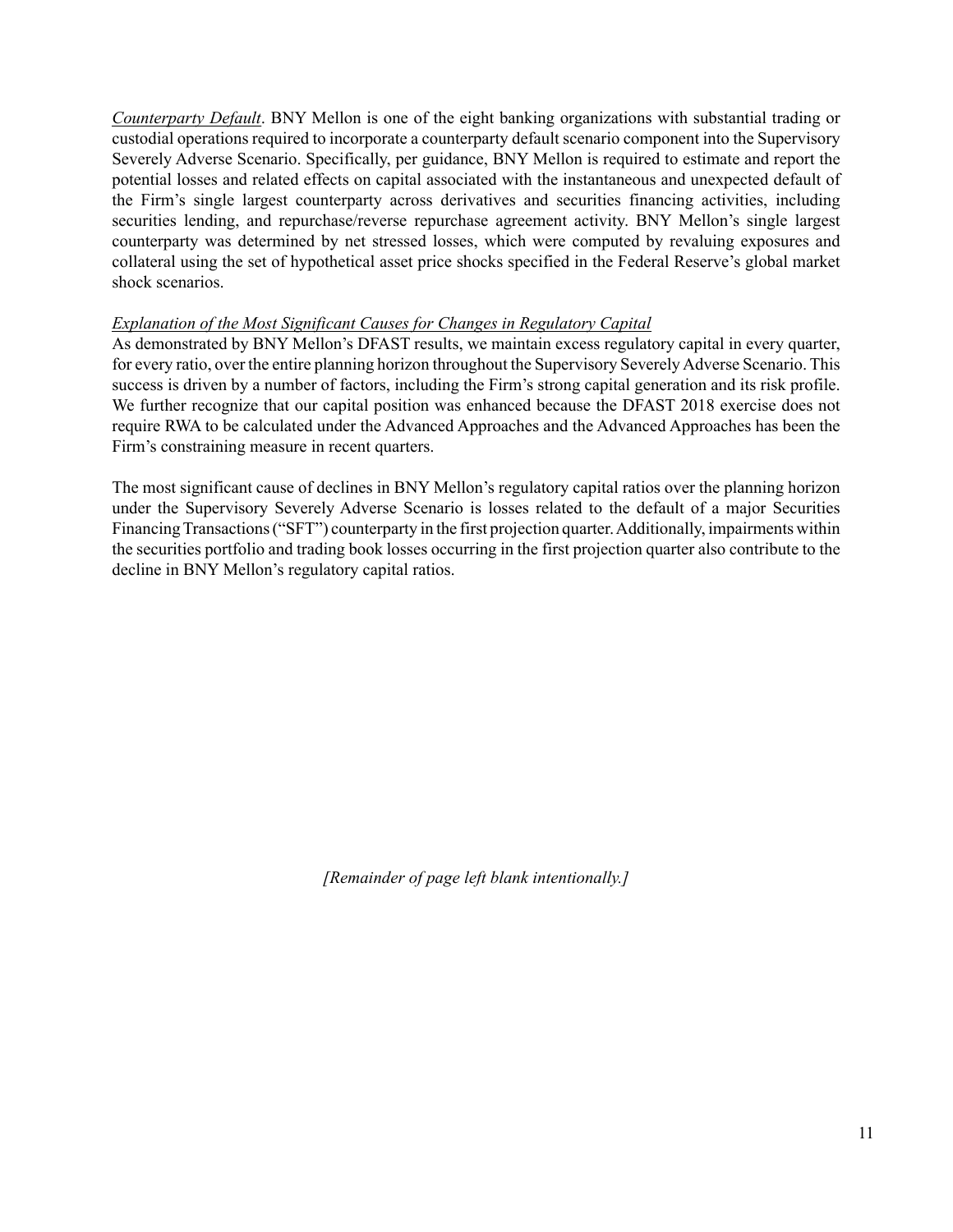# **BNY Mellon - Tables of Statistical Results**

# **ANNUAL FIRM-RUN RESULTS**

### **Dodd-Frank Act Stress Testing Results**

The capital ratios are calculated using the Dodd-Frank Capital Actions. These projections represent hypothetical estimates that involve an economic outcome that is more adverse than expected. These estimates are not forecasts of expected losses, revenues, net income before taxes, or capital ratios. The minimum capital ratio presented is for the period from the first quarter of 2018 through the first quarter of 2020.

Table 5: Projected Stressed Capital Ratios Through the First Quarter of 2020 Under the Supervisory Severely Adverse Scenario

|                                        | Actual <sup>1</sup> | <b>Stressed Capital Ratios</b> |                |
|----------------------------------------|---------------------|--------------------------------|----------------|
|                                        | 4Q2017              | Ending                         | <b>Minimum</b> |
| Common Equity Tier 1 capital ratio (%) | 11.9%               | 13.3%                          | 8.3%           |
| Tier 1 capital ratio $(\%)$            | 14.2%               | 15.9%                          | 10.4%          |
| Total capital ratio $(\%)$             | 15.1%               | 17.3%                          | 11.4%          |
| Tier 1 leverage ratio $(\%)$           | $6.6\%$             | $5.5\%$                        | $4.6\%$        |
| Supplementary leverage ratio (%)       | N/A                 | 5.3%                           | 4.3%           |

<sup>1</sup>Actual fourth quarter 2017 Common Equity Tier 1, Tier 1 and Total capital ratios are calculated using the Standardized Approach. At December 31, 2017 BNY Mellon's reported Common Equity Tier 1, Tier 1 capital, and Total capital ratios were 10.7%, 12.7%, and 13.4%, respectively, based on Basel III components of capital, as phased-in, and credit risk asset risk-weightings using the Advanced Approaches, which was the Firm's constraining measure for that quarter.

#### Table 6: Projected Q1 2020 Risk-Weighted Assets ("RWA")

|                                                                                                            | Actual Q4 2017 | Projected Q1 2020 |
|------------------------------------------------------------------------------------------------------------|----------------|-------------------|
| $\vert RWA^{\perp}(\$$ in Millions)                                                                        | \$155,621      | \$129,664         |
| "RWA calculated using the U.S. capital rules' Standardized Approach methodology ("Standardized Approach"). |                |                   |

Table 7: Projected Loan Losses by Type of Loan for the First Quarter of 2018 through the First Quarter of 2020 Under the Supervisory Severely Adverse Scenario

|                                   | <b>Millions of Dollars</b> | Portfolio Loss Rates $(\%)^1$ |
|-----------------------------------|----------------------------|-------------------------------|
| <b>Loan Losses</b>                | \$1,834                    | $3.3\%$                       |
| First-lien mortgages, domestic    | \$78                       | $0.8\%$                       |
| Junior liens and HELOCs, domestic | \$0                        | $0.0\%$                       |
| Commercial real estate, domestic  | \$393                      | 12.6%                         |
| Credit cards                      | \$0                        | $0.0\%$                       |
| Commercial and industrial         | \$120                      | 3.2%                          |
| Other consumer                    | \$33                       | $1.1\%$                       |
| Other loans                       | \$1,210                    | 3.5%                          |

1 Average loan balance used to calculate portfolio loss rates excludes loans held for sale and loans held for investment under the fair value option, and are calculated over nine quarters. Portfolio loss rates are rounded to the nearest tenth of a percentage point.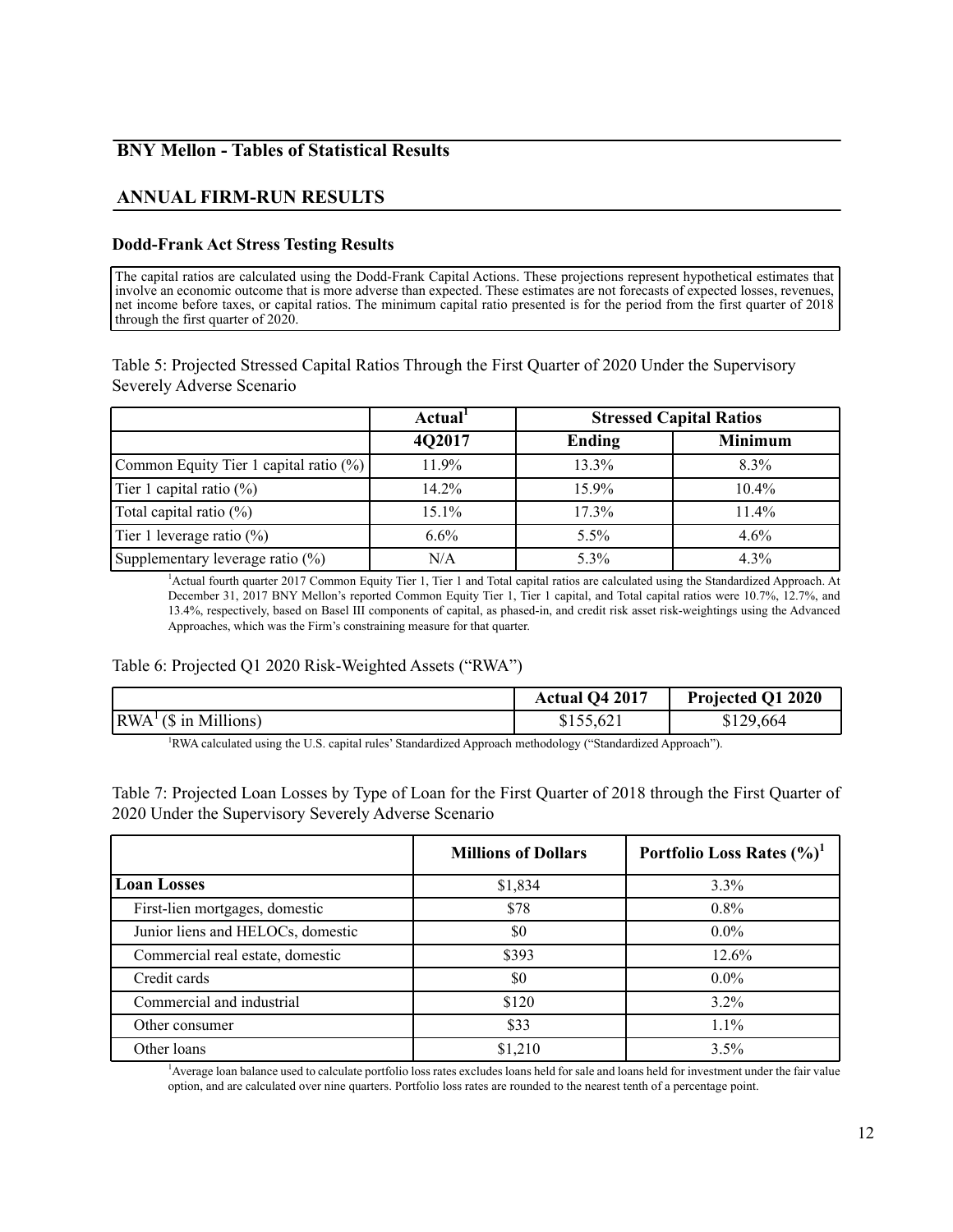Table 8: Projected Losses, Revenue, and Net Income Before Taxes for the First Quarter of 2018 Through the First Quarter of 2020 Under the Supervisory Severely Adverse Scenario

|                                                                                           | <b>Millions of Dollars</b> | <b>Percent of Average</b><br><b>Assets</b> |
|-------------------------------------------------------------------------------------------|----------------------------|--------------------------------------------|
| PPNR <sup>1</sup>                                                                         | \$6,024                    | 1.5%                                       |
| Less                                                                                      |                            |                                            |
| Provisions                                                                                | \$2,056                    | $0.5\%$                                    |
| Realized losses/(gains) on securities Available-for-<br>Sale/Held-to-Maturity ("AFS/HTM") | \$179                      | $- \frac{9}{6}$                            |
| Trading and counterparty losses <sup>2</sup>                                              | \$1,815                    | $0.5\%$                                    |
| Other losses/(gains) <sup>3</sup>                                                         | \$16                       | $0.0\%$                                    |
| Equals                                                                                    |                            |                                            |
| Net income before taxes                                                                   | \$1,958                    | 0.5%                                       |

<sup>1</sup>PPNR includes losses from operational risk events.

 $2$ Trading and counterparty losses include mark-to-market and credit valuation adjustments losses and losses arising from the counterparty default scenario component applied to derivatives, securities lending, and repurchase agreement activities.

<sup>3</sup>Other losses/gains includes projected change in Funding Value Adjustments/Overnight Index Swaps as well as CLO Impairment losses.

<sup>4</sup> Average assets are averaged over the nine-quarter planning horizon. Amounts are rounded to the nearest tenth of a percentage point.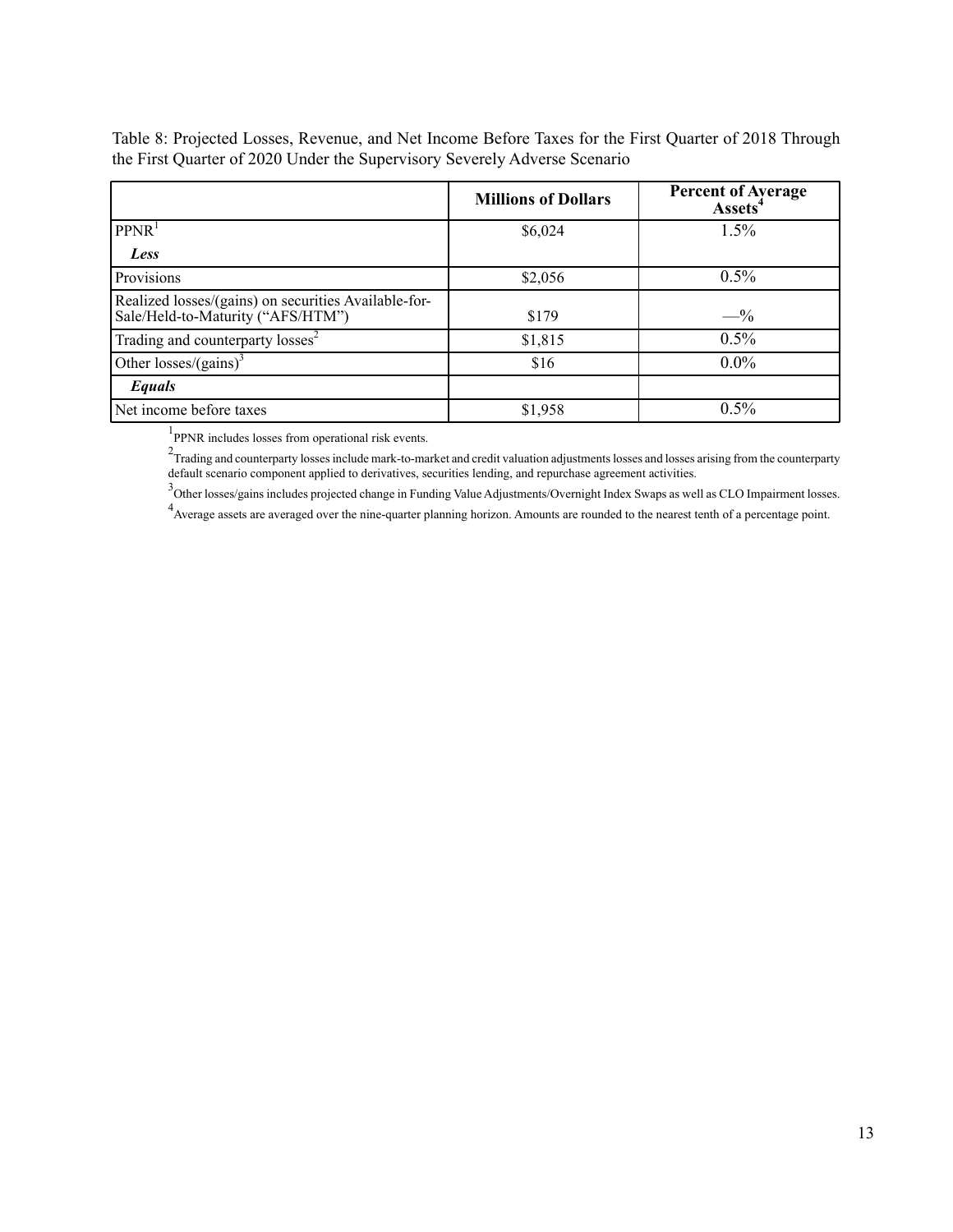### *Institutional Bank - Summary of Results.*

 as described above in the discussion concerning BNY Mellon. When conducting the company-run stress test under the Supervisory Severely Adverse Scenario using Dodd-Frank Capital Actions, the Institutional Bank evaluated the types of risks and utilized the same methodologies

As demonstrated by the Institutional Bank's DFAST results, the Institutional Bank maintains excess regulatory capital in every quarter of the planning horizon for every ratio of the Supervisory Severely Adverse Scenario. This success is driven by a number of factors, including the Institutional Bank's strong capital generation, asset quality, business mix, and risk profile. The Institutional Bank recognizes that the DFAST 2018 exercise approaches risk-weighted assets solely from the perspective of the Standardized Approach for Advanced Approaches organizations, while during recent quarters the Advanced Approaches has been the Institutional Bank's constraining measure.

The significant loss drivers for the Institutional Bank are substantially the same as those described above for BNY Mellon. The results of the Institutional Bank's annual DFAST stress test demonstrate that its business model serves as a source of strength in stress environments. As a result, the Institutional Bank is able to remain well-capitalized throughout the Supervisory Severely Adverse Scenario.

### **Institutional Bank - Tables of Statistical Results**

## **FIRM-RUN RESULTS**

Table 9: Projected Stressed Capital Ratios Through the First Quarter of 2020 Under the Supervisory Severely Adverse Scenario **Actual<sup>1</sup> Stressed Capital Ratios<sup>2</sup>** 

|                                        | Actual <sup>1</sup> | <b>Stressed Capital Ratios</b> |                |
|----------------------------------------|---------------------|--------------------------------|----------------|
|                                        | 4Q2017              | Ending                         | <b>Minimum</b> |
| Common Equity Tier 1 capital ratio (%) | $16.7\%$            | 21.8%                          | $14.1\%$       |
| Tier 1 capital ratio $(\%)$            | 17.1%               | 22.0%                          | 14.3%          |
| Total capital ratio $(\%)$             | 17.6%               | 24.7%                          | 15.0%          |
| Tier 1 leverage ratio $(\%)$           | 7.6%                | $6.3\%$                        | $5.6\%$        |
| Supplementary leverage ratio (%)       | N/A                 | $6.0\%$                        | $5.2\%$        |

<sup>1</sup> Actual fourth quarter 2017 Common Equity Tier 1, Tier 1 and Total capital ratios are calculated using the Standardized Approach. At December 31, 2017 the Institutional Bank's reported constraining Common Equity Tier 1, Tier 1 capital, and Total capital ratios were 14.1%, 14.4%, and 14.7%, respectively, based on asset risk-weightings using the Advanced Approaches.

 $2$ The capital ratios are calculated using Dodd-Frank Capital Actions. These projections represent hypothetical estimates that involve an economic outcome that is more adverse than expected. These estimates are not forecasts of expected losses, revenues, net income before taxes, or capital ratios. The minimum capital ratio presented is for the period from the first quarter of 2018 through the first quarter of 2020.